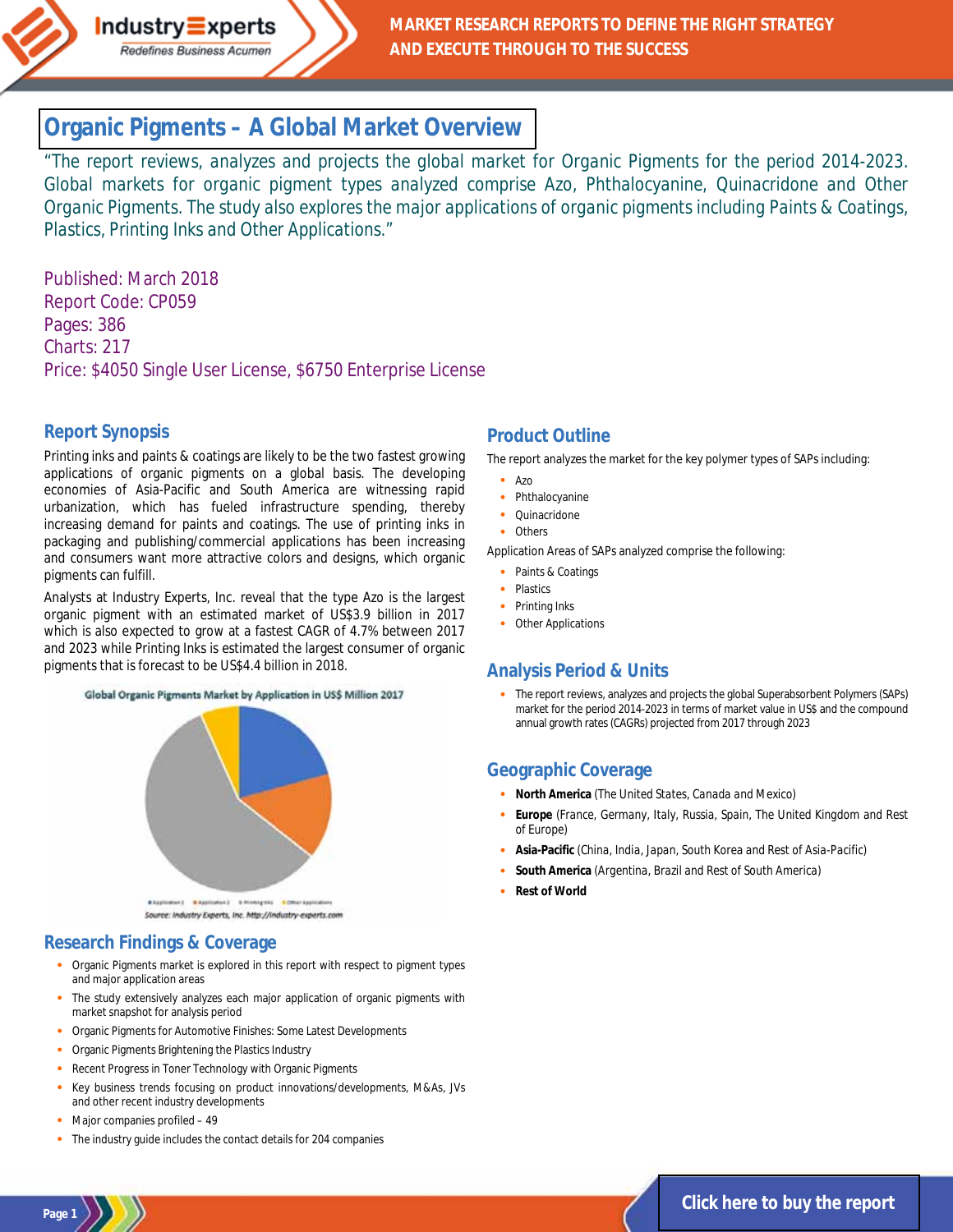

**Organic Pigments – A Global Market Overview March 2018 |386 Pages | 217 Charts | Price \$4050**

## **SAMPLE COMPANY PROFILE**

Redefines Business Acumen

### **BASF SE (GERMANY)**

Carl-Bosch-Strasse 38 Ludwigshafen am Rhein, 67056 Phone: +49 (0)621 60-0 Fax: +49 (0)621 60-42525 Website: www.deutschland.basf.com

### **Business Overview**

Established in Ludwigshafen, Germany, BASF SE is a global chemical company engaged in operations via Chemicals, Performance Products, Functional Materials & Solutions, Agricultural Solutions, and Oil & Gas business segments. BASF's Dispersions & Pigments division is engaged in the development, manufacture, and marketing of a variety of raw materials, comprising premium pigments, resins, additives and polymer dispersions globally, which are utilized in formulations for coatings and paints, printing and packaging products, construction chemicals, adhesives, fiber bondings, plastics, and paper; and also for electronic use such as displays. This division of BASF with its broad product line and its widespread knowledge of the industry offers innovative and sustainable solutions to its customers and aid them enhance their formulations. Part of the BASF's Dispersions & Pigments segment, the Colors & Effects brand encompass BASF's distinct colorants and effect pigments. BASF Colors & Effects operates 13 pigment production sites in China, France, Germany, Korea, the Netherlands, Switzerland, and the United States.

#### **Product Portfolio**

BASF offers organic, inorganic and effect pigments for coatings, plastics, cosmetics and printing industries.

#### **Pigments for Coatings**

*Organic Pigments*

| Chemistry                 | Product (Color Index)                                                                                                                                                                                                                                                                                                                                                                                                                                                                                                                                                                                                                                                                                                                                                                                                                                                           |
|---------------------------|---------------------------------------------------------------------------------------------------------------------------------------------------------------------------------------------------------------------------------------------------------------------------------------------------------------------------------------------------------------------------------------------------------------------------------------------------------------------------------------------------------------------------------------------------------------------------------------------------------------------------------------------------------------------------------------------------------------------------------------------------------------------------------------------------------------------------------------------------------------------------------|
| Aniline black             | Paliotol® Black L 0080 (PBk 1)                                                                                                                                                                                                                                                                                                                                                                                                                                                                                                                                                                                                                                                                                                                                                                                                                                                  |
| Azomethine Cu-<br>complex | Irgazin® Yellow L 0800 (PY 129)                                                                                                                                                                                                                                                                                                                                                                                                                                                                                                                                                                                                                                                                                                                                                                                                                                                 |
| Benzimidazolone           | Cromophtal® Yellow L 1061 HD (PY 151), Cromophtal®<br>Yellow L 1084 HD (PY 154)                                                                                                                                                                                                                                                                                                                                                                                                                                                                                                                                                                                                                                                                                                                                                                                                 |
| <b>BON Acrylamide</b>     | Irgalite® Red L 3865 (PR 112)                                                                                                                                                                                                                                                                                                                                                                                                                                                                                                                                                                                                                                                                                                                                                                                                                                                   |
| Cu Phthalocyanine         | Heliogen® Blue K 6907 (PB 15:1), Heliogen® Blue L 6920<br>(PB 15:1), Heliogen® Blue L 6930 (PB 15:1), Heliogen®<br>Blue L 6950 (PB 15:1), Heliogen® Blue L 6875 F (PB 15:2),<br>Heliogen® Blue L 6905 F (PB 15:2), Heliogen® Blue L<br>6940F (PB 15:2), Heliogen® Blue L 6960F (PB 15:2),<br>Heliogen® Blue L 6975 F (PB 15:2), Heliogen® Blue L 6989<br>F (PB 15:2), Heliogen® Blue K 7090 / FP (PB 15:3),<br>Heliogen® Blue L 7085 (PB 15:3), Heliogen® Blue L 7087<br>(PB 15:3), Heliogen® Blue L 7101 F (PB 15:4), Heliogen®<br>Blue L 6600 F (PB 15:6), Heliogen® Blue L 6700 F (PB<br>15:6), Heliogen® Blue L 7460 (PB 16), Heliogen® Green K<br>9360 FK (PG 36), Heliogen® Green L 9361 (PG 36),<br>Heliogen® Green K 8730 / FP (PG 7), Heliogen® Green L<br>8605 (PG 7), Heliogen® Green L 8730 (PG 7), Heliogen®<br>Green L 8731 (PG 7), Heliogen® Green L 8735 (PG 7) |
| Dioxazine                 | Cromophtal® Violet D 5800 (PV 23), Cromophtal® Violet<br>K 5800 (PV 23), Cromophtal® Violet L 5805 (PV 23)                                                                                                                                                                                                                                                                                                                                                                                                                                                                                                                                                                                                                                                                                                                                                                      |

### **SAMPLE TABLE/CHART**

Glance at 2018 Global Organic Pigments Market Share (%) by Region – North America, Europe, Asia-Pacific, South America and Rest of World



Asia-Pacific Organic Pigments Market Analysis (2014-2023) by Type – Azo, Phthalocyanine, Quinacridone and Other Organic Pigments in USD Million



# **KEY PLAYERS PROFILED**

- Altana AG
- Asahi Songwon Colors Ltd.
- BASF SE
- Carl Schlenk AG
- Cathay Industries
- Clariant International Ltd
- Dainichiseika Color & Chemicals Mfg. Co., Ltd.
- DIC Corporation
- Ferro Corporation
- Ferro Performance Pigments Spain S.L.
- Heubach GmbH
- Heucotech Ltd.
- Jiangsu Multicolor Fine Chemical Industry Co., Ltd.
- Lanxess Deutschland GmbH
- Meghmani Pigments
- Merck KGaA
- Pidilite Industries Limited
- Sun Chemical Group Cooperatief U.A.
- Synthesia, A.S.
- Toda Kogyo Corp.
- Tokan Material Technology Co., Ltd.
- Toyocolor Co., Ltd.
- Trust Chem Co., Ltd.
- Union Colours Limited
- Zhangqiu Metallic Pigment Co., Ltd.

*…………………….more*

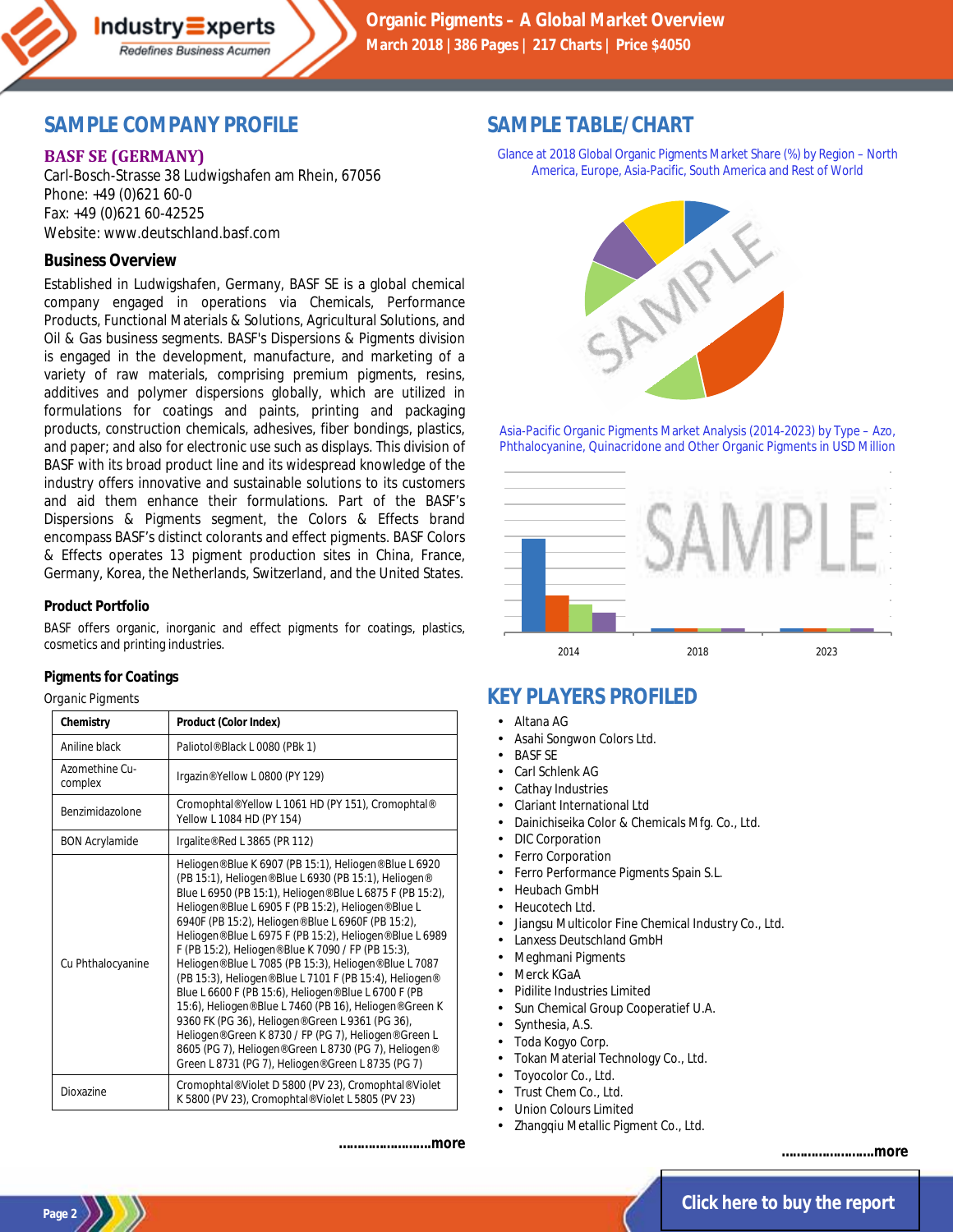**Organic Pigments – A Global Market Overview March 2018 |386 Pages | 217 Charts | Price \$4050**

# **TABLE OF CONTENTS**

#### **PART A: GLOBAL MARKET PERSPECTIVE......... 1**

| 1.1.3.1.1 Copper Phthalocyanine Blue 5             |  |
|----------------------------------------------------|--|
|                                                    |  |
|                                                    |  |
| 1.1.3.2.1 Copper Phthalocyanine Green  8           |  |
|                                                    |  |
|                                                    |  |
|                                                    |  |
| 1.1.3.3.2 Benzamidazolone-Derived Oranges 12       |  |
|                                                    |  |
|                                                    |  |
|                                                    |  |
| 1.1.3.4.2 Nonmetallized Azo Reds  16               |  |
| 1.1.3.4.3 High Performance Reds 16                 |  |
|                                                    |  |
|                                                    |  |
|                                                    |  |
|                                                    |  |
| 1.1.3.4.3.5 Benzimidazolone-Based Reds  21         |  |
|                                                    |  |
| 1.1.3.4.3.7 Miscellaneous High Performance Reds 22 |  |
|                                                    |  |
|                                                    |  |
|                                                    |  |
| 1.1.3.5.3 Benzimidazolone Yellows 25               |  |
|                                                    |  |
|                                                    |  |

#### **2. ORGANIC PIGMENTS' APPLICATIONS – A GLOBAL**

| 2.3.1.2 Nonmetallized Azo Reds  39      |  |
|-----------------------------------------|--|
| 2.3.1.3 High-Performance Reds  40       |  |
|                                         |  |
| 2.3.2.1 Copper Phthalocyanine Blues  40 |  |
|                                         |  |
|                                         |  |
| 2.3.3.2 Metallized Azo Yellows  41      |  |
|                                         |  |
|                                         |  |
|                                         |  |
| 2.3.5.1 Copper Phthalocyanine Greens 41 |  |
|                                         |  |

| 3.1 Organic Pigments for Automotive Finishes: Some                                                                                                                                                                                                                                     |
|----------------------------------------------------------------------------------------------------------------------------------------------------------------------------------------------------------------------------------------------------------------------------------------|
| 3.2 Organic Pigments Brightening the Plastics Industry 44<br>3.3 Recent Progress in Toner Technology with Organic                                                                                                                                                                      |
|                                                                                                                                                                                                                                                                                        |
|                                                                                                                                                                                                                                                                                        |
|                                                                                                                                                                                                                                                                                        |
| Albo Schlenk s.r.o. (Czech Republic)53                                                                                                                                                                                                                                                 |
|                                                                                                                                                                                                                                                                                        |
| Schlenk Metallic Pigments (United States)54                                                                                                                                                                                                                                            |
| Schlenk Metallic Pigments (Shanghai) Co. Ltd. (China). 54                                                                                                                                                                                                                              |
| Hoover Color Corporation (United States) 57                                                                                                                                                                                                                                            |
| Cathay Industries USA, Inc. (United States) 60                                                                                                                                                                                                                                         |
| Cathay Industries Europe N.V. (Belgium)  61                                                                                                                                                                                                                                            |
| Cathay Industries Australasia Pty Ltd (Australia) 62                                                                                                                                                                                                                                   |
| Dainichiseika Color & Chemicals Mfg. Co., Ltd. (Japan)  65                                                                                                                                                                                                                             |
|                                                                                                                                                                                                                                                                                        |
| Sun Chemical Group Coöperatief U.A. (The Netherlands)67                                                                                                                                                                                                                                |
|                                                                                                                                                                                                                                                                                        |
|                                                                                                                                                                                                                                                                                        |
| Ferro Performance Pigments Spain S.L. (Spain)  69                                                                                                                                                                                                                                      |
|                                                                                                                                                                                                                                                                                        |
|                                                                                                                                                                                                                                                                                        |
|                                                                                                                                                                                                                                                                                        |
|                                                                                                                                                                                                                                                                                        |
| 5. KEY BUSINESS/PRODUCT TRENDS 81                                                                                                                                                                                                                                                      |
| Lomon Billions Group Establishes Two New Chloride TiO2<br>Manufacturing Plants in Jiaozuo, Henan Province, China 81<br>Venator Unveils New GRANUDIN® Pigments  81<br>LANXESS Launches New series of Iron Oxide Red Pigments 82<br>Cathay Industries Launches Cathaytherm™ Thermostable |
| Clariant Introduces Telasperse PVC pigment preparation82                                                                                                                                                                                                                               |
| Cathay Industries Introduces CATHAYRED™ Red Iron Oxide                                                                                                                                                                                                                                 |
| The Shepherd Color Company Launches New YInMn Blue                                                                                                                                                                                                                                     |
| Sun Chemical Acquires Joules Angstrom U.V. Printing Inks                                                                                                                                                                                                                               |
| Cathay Industries Unveils CATHAYGRANTM Pigment 83<br>ECKART Showcase Metallic and Pearlescent Pigments at                                                                                                                                                                              |
| Orion Engineered Carbons S.A Unveils New Carbon Black                                                                                                                                                                                                                                  |
| Ferro Corporation Expands Ultramarine Pigments                                                                                                                                                                                                                                         |
| Merck KGaA Presents New Iriotec® 8826 Pigment at Laser                                                                                                                                                                                                                                 |
| World of Photonics 2017 Exhibition, Munich85                                                                                                                                                                                                                                           |
| Cabot Corporation Widens its NORIT® E 153 Activated                                                                                                                                                                                                                                    |
| Merck KGaA and Schmid Rhyner AG Join Forces on 3D                                                                                                                                                                                                                                      |
| Technology with Pigment Effect for Printing Applications 85                                                                                                                                                                                                                            |
| Venator Develops New HOMBITAN® AFDC 101 Pigment 86<br>Venator Launches ALTIRIS® W400 pigment 86                                                                                                                                                                                        |
| Clariant Launches Super-Transparent Preparation                                                                                                                                                                                                                                        |
|                                                                                                                                                                                                                                                                                        |
| Cabot Corporation Expands its Silica and other Pigment                                                                                                                                                                                                                                 |
| LANSCO Colors Employs Northspec Chemicals as Exclusive                                                                                                                                                                                                                                 |
| BASF and Landa Group Enter into Strategic Partnership on                                                                                                                                                                                                                               |
|                                                                                                                                                                                                                                                                                        |
| Lomon Billions Group Showcases LOMON®R-996 Titanium                                                                                                                                                                                                                                    |

| BILLIONS®TR52 Pigment from Lomon Billions Group                                                                          |
|--------------------------------------------------------------------------------------------------------------------------|
|                                                                                                                          |
| LANXESS Expands its Production Capacities for Iron Oxide                                                                 |
| BASF Introduces Sicopal® Red EH 2370 Pigment  88                                                                         |
| Heubach Establishes New Manufacturing Plant in                                                                           |
|                                                                                                                          |
| Ferro Corporation Acquires Cappelle Pigments  89                                                                         |
| Merck KGaA Launches Xirallic® NXT Cougar Red Pigment89                                                                   |
| Merck KGaA Unveils Ronastar® Red Allure Pigment  90                                                                      |
| American Securities to Acquire Chromaflo Technologies                                                                    |
| Heubach Increases its bismuth vanadate pigments                                                                          |
|                                                                                                                          |
| Heubach Expands its Complex Inorganic Color Pigments                                                                     |
|                                                                                                                          |
| Clariant, Konica Minolta and Matchmycolor Join Forces 91                                                                 |
| Henan Billions Chemicals Company Ltd and Sichuan Lomon                                                                   |
| Titanium Industry Company Ltd Merge to Form Lomon                                                                        |
| ECKART GmbH Showcases Innovative Pigments in                                                                             |
|                                                                                                                          |
| Chemours Opens New Titanium Dioxide (TiO2) Production                                                                    |
|                                                                                                                          |
| Toyo Ink SC Holdings Co., Ltd Raises its stake in Joint                                                                  |
| Venture Company Jiangsu Toyo Renxin Pigment Co., Ltd 92                                                                  |
|                                                                                                                          |
| Merck KGaA Introduces Thermaval™ Pigments for                                                                            |
| Clariant Unveils Agrocer™ Seed Colorants 93                                                                              |
| Cathay Industries Completes Hoover Color Corporation                                                                     |
|                                                                                                                          |
|                                                                                                                          |
| Clariant Establishes New Pigment Production Plant in                                                                     |
|                                                                                                                          |
| Merck KGaA Launches Candurin® NXT Ruby Red Pigment 94                                                                    |
| LANXESS Showcases Organic Macrolex Granule Colorants  95                                                                 |
| BASF Unveils New Global Pigment Brand 'Colors & Effects' 95<br>Cristal and PURETi Group Enter into Strategic Partnership |
| for Promoting CristalACTiV™ Photocatalytic Materials                                                                     |
|                                                                                                                          |
| Cristal Introduces New Titanium Dioxide Chloride Pigment                                                                 |
|                                                                                                                          |
| Cathay Industries Launches CATHAYCOATTM LV Grades 96                                                                     |
| BASF Launches Two New Pigments, Firemist® Velvet Gold                                                                    |
|                                                                                                                          |
| Cappelle Pigments Launches Lysopac Yellow 9410C                                                                          |
|                                                                                                                          |
| BASF to Establish Global Business Unit  97                                                                               |
| BASF Unveils New Pigments for Automotive Coatings                                                                        |
|                                                                                                                          |
| BASF Rolls out New Lumina® Roval Effect Pigments 98                                                                      |
| Clariant Buys Black Pigment Preparations business from                                                                   |
|                                                                                                                          |
| BASF Increases Paliocrom® Effect Pigments Production. 98                                                                 |
| 6. GLOBAL MARKET OVERVIEW99                                                                                              |
| 6.1 Global Organic Pigments Market Overview by                                                                           |
|                                                                                                                          |
| 6.1.1 Organic Pigment Type Market Overview by                                                                            |
|                                                                                                                          |
|                                                                                                                          |
|                                                                                                                          |
|                                                                                                                          |
|                                                                                                                          |
| 6.2 Global Organic Pigments Market Overview by                                                                           |
|                                                                                                                          |
| 6.2.1 Organic Pigments Application Market Overview                                                                       |
|                                                                                                                          |
|                                                                                                                          |
|                                                                                                                          |
|                                                                                                                          |
|                                                                                                                          |



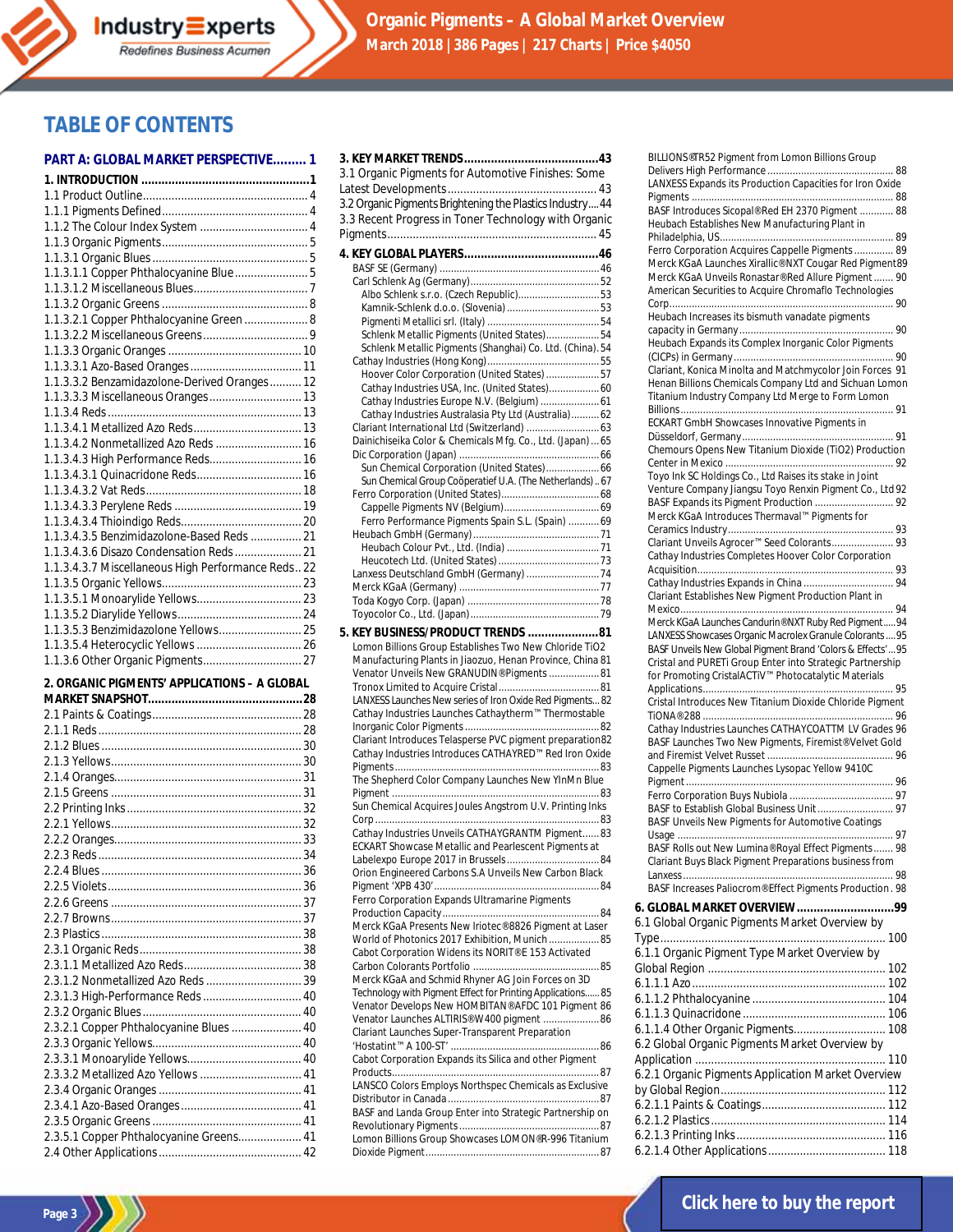# **Organic Pigments – A Global Market Overview March 2018 |386 Pages | 217 Charts | Price \$4050**

#### **PART B: REGIONAL MARKET PERSPECTIVE. 120**

| REGIONAL MARKET OVERVIEW 122                                                                         |
|------------------------------------------------------------------------------------------------------|
|                                                                                                      |
| 1.1 North American Organic Pigments Market<br>Overview by Geographic Region 123                      |
| 1.2 North American Organic Pigments Market                                                           |
|                                                                                                      |
| 1.2.1 Organic Pigment Type Market Overview by NA                                                     |
|                                                                                                      |
|                                                                                                      |
|                                                                                                      |
| 1.2.1.4 Other Organic Pigments 133                                                                   |
| 1.3 North American Organic Pigments Market                                                           |
| 1.3.1 Organic Pigments Application Market Overview                                                   |
|                                                                                                      |
|                                                                                                      |
|                                                                                                      |
|                                                                                                      |
|                                                                                                      |
| Chromaflo Technologies Corporation (United States)  145<br>Dominion Colour Corporation (Canada)  146 |
| Ferro Corporation (United States)  147                                                               |
|                                                                                                      |
| Schlenk Metallic Pigments (United States)  151                                                       |
| Silberline Manufacturing Co., Inc. (United States)  152                                              |
| Sun Chemical Corporation (United States)  154                                                        |
| 1.5 Country-wise Analysis of North American Organic                                                  |
|                                                                                                      |
| 1.5.1.1 United States Organic Pigments Market                                                        |
| 1.5.1.2 United States Organic Pigments Market                                                        |
|                                                                                                      |
|                                                                                                      |
| 1.5.2.1 Canadian Organic Pigments Market Overview                                                    |
|                                                                                                      |
| 1.5.2.2 Canadian Organic Pigments Market Overview                                                    |
|                                                                                                      |
| 1.5.3.1 Mexican Organic Pigments Market Overview                                                     |
|                                                                                                      |
| 1.5.3.2 Mexican Organic Pigments Market Overview                                                     |
|                                                                                                      |
|                                                                                                      |
| 2.1 European Organic Pigments Market Overview by                                                     |
|                                                                                                      |
|                                                                                                      |
| 2.2 European Organic Pigments Market Overview by                                                     |
| 2.2.1 Organic Pigment Type Market Overview by                                                        |
|                                                                                                      |
|                                                                                                      |
|                                                                                                      |
| 2.2.1.4 Other Organic Pigments 181                                                                   |
| 2.3 European Organic Pigments Market Overview by                                                     |
|                                                                                                      |
| 2.3.1 Organic Pigments Application Market Overview                                                   |
|                                                                                                      |
|                                                                                                      |
|                                                                                                      |
|                                                                                                      |

| 2.5 Country-wise Analysis of European Organic<br>2.5.1.1 French Organic Pigments Market Overview by<br>2.5.1.2 French Organic Pigments Market Overview by<br>2.5.2.1 German Organic Pigments Market Overview<br>2.5.2.2 German Organic Pigments Market Overview<br>2.5.3.1 Italian States Organic Pigments Market<br>2.5.3.2 Italian Organic Pigments Market Overview by<br>2.5.5.1 Spanish Organic Pigments Market Overview<br>2.5.5.2 Spanish Organic Pigments Market Overview<br>2.5.6.1 United Kingdom Organic Pigments Market<br>2.5.6.2 United Kingdom Organic Pigments Market<br>2.5.7.1 Rest of Europe Organic Pigments Market<br>2.5.7.2 Rest of Europe Organic Pigments Market | Albo Schlenk s.r.o. (Czech Republic) 204<br>Kamnik-Schlenk d.o.o. (Slovenia)  204<br>Clariant International Ltd (Switzerland)  208<br>Ferro Performance Pigments Spain S.L. (Spain) 210<br>LANXESS DEUTSCHLAND GmbH (GERMANY)  214<br>Sun Chemical Group Cooperatief U.A. (The Netherlands) 217<br>Union Colours Limited (United Kingdom) 221<br>2.5.4.1 Russian Organic Pigments Market Overview by<br>2.5.4.2 Russian Organic Pigments Market Overview by<br>3.1 Asia-Pacific Organic Pigments Market Overview by<br>3.2 Asia-Pacific Organic Pigments Market Overview by<br>3.2.1 Organic Pigment Type Market Overview by Asia- |
|------------------------------------------------------------------------------------------------------------------------------------------------------------------------------------------------------------------------------------------------------------------------------------------------------------------------------------------------------------------------------------------------------------------------------------------------------------------------------------------------------------------------------------------------------------------------------------------------------------------------------------------------------------------------------------------|------------------------------------------------------------------------------------------------------------------------------------------------------------------------------------------------------------------------------------------------------------------------------------------------------------------------------------------------------------------------------------------------------------------------------------------------------------------------------------------------------------------------------------------------------------------------------------------------------------------------------------|
|                                                                                                                                                                                                                                                                                                                                                                                                                                                                                                                                                                                                                                                                                          |                                                                                                                                                                                                                                                                                                                                                                                                                                                                                                                                                                                                                                    |
|                                                                                                                                                                                                                                                                                                                                                                                                                                                                                                                                                                                                                                                                                          |                                                                                                                                                                                                                                                                                                                                                                                                                                                                                                                                                                                                                                    |
|                                                                                                                                                                                                                                                                                                                                                                                                                                                                                                                                                                                                                                                                                          |                                                                                                                                                                                                                                                                                                                                                                                                                                                                                                                                                                                                                                    |
|                                                                                                                                                                                                                                                                                                                                                                                                                                                                                                                                                                                                                                                                                          |                                                                                                                                                                                                                                                                                                                                                                                                                                                                                                                                                                                                                                    |
|                                                                                                                                                                                                                                                                                                                                                                                                                                                                                                                                                                                                                                                                                          |                                                                                                                                                                                                                                                                                                                                                                                                                                                                                                                                                                                                                                    |
|                                                                                                                                                                                                                                                                                                                                                                                                                                                                                                                                                                                                                                                                                          |                                                                                                                                                                                                                                                                                                                                                                                                                                                                                                                                                                                                                                    |
|                                                                                                                                                                                                                                                                                                                                                                                                                                                                                                                                                                                                                                                                                          |                                                                                                                                                                                                                                                                                                                                                                                                                                                                                                                                                                                                                                    |
|                                                                                                                                                                                                                                                                                                                                                                                                                                                                                                                                                                                                                                                                                          |                                                                                                                                                                                                                                                                                                                                                                                                                                                                                                                                                                                                                                    |
|                                                                                                                                                                                                                                                                                                                                                                                                                                                                                                                                                                                                                                                                                          |                                                                                                                                                                                                                                                                                                                                                                                                                                                                                                                                                                                                                                    |
|                                                                                                                                                                                                                                                                                                                                                                                                                                                                                                                                                                                                                                                                                          |                                                                                                                                                                                                                                                                                                                                                                                                                                                                                                                                                                                                                                    |
|                                                                                                                                                                                                                                                                                                                                                                                                                                                                                                                                                                                                                                                                                          |                                                                                                                                                                                                                                                                                                                                                                                                                                                                                                                                                                                                                                    |
|                                                                                                                                                                                                                                                                                                                                                                                                                                                                                                                                                                                                                                                                                          |                                                                                                                                                                                                                                                                                                                                                                                                                                                                                                                                                                                                                                    |
|                                                                                                                                                                                                                                                                                                                                                                                                                                                                                                                                                                                                                                                                                          |                                                                                                                                                                                                                                                                                                                                                                                                                                                                                                                                                                                                                                    |
|                                                                                                                                                                                                                                                                                                                                                                                                                                                                                                                                                                                                                                                                                          |                                                                                                                                                                                                                                                                                                                                                                                                                                                                                                                                                                                                                                    |
|                                                                                                                                                                                                                                                                                                                                                                                                                                                                                                                                                                                                                                                                                          |                                                                                                                                                                                                                                                                                                                                                                                                                                                                                                                                                                                                                                    |
|                                                                                                                                                                                                                                                                                                                                                                                                                                                                                                                                                                                                                                                                                          |                                                                                                                                                                                                                                                                                                                                                                                                                                                                                                                                                                                                                                    |
|                                                                                                                                                                                                                                                                                                                                                                                                                                                                                                                                                                                                                                                                                          |                                                                                                                                                                                                                                                                                                                                                                                                                                                                                                                                                                                                                                    |
|                                                                                                                                                                                                                                                                                                                                                                                                                                                                                                                                                                                                                                                                                          |                                                                                                                                                                                                                                                                                                                                                                                                                                                                                                                                                                                                                                    |
|                                                                                                                                                                                                                                                                                                                                                                                                                                                                                                                                                                                                                                                                                          |                                                                                                                                                                                                                                                                                                                                                                                                                                                                                                                                                                                                                                    |
|                                                                                                                                                                                                                                                                                                                                                                                                                                                                                                                                                                                                                                                                                          |                                                                                                                                                                                                                                                                                                                                                                                                                                                                                                                                                                                                                                    |
|                                                                                                                                                                                                                                                                                                                                                                                                                                                                                                                                                                                                                                                                                          |                                                                                                                                                                                                                                                                                                                                                                                                                                                                                                                                                                                                                                    |
|                                                                                                                                                                                                                                                                                                                                                                                                                                                                                                                                                                                                                                                                                          |                                                                                                                                                                                                                                                                                                                                                                                                                                                                                                                                                                                                                                    |
|                                                                                                                                                                                                                                                                                                                                                                                                                                                                                                                                                                                                                                                                                          |                                                                                                                                                                                                                                                                                                                                                                                                                                                                                                                                                                                                                                    |
|                                                                                                                                                                                                                                                                                                                                                                                                                                                                                                                                                                                                                                                                                          |                                                                                                                                                                                                                                                                                                                                                                                                                                                                                                                                                                                                                                    |
|                                                                                                                                                                                                                                                                                                                                                                                                                                                                                                                                                                                                                                                                                          |                                                                                                                                                                                                                                                                                                                                                                                                                                                                                                                                                                                                                                    |
|                                                                                                                                                                                                                                                                                                                                                                                                                                                                                                                                                                                                                                                                                          |                                                                                                                                                                                                                                                                                                                                                                                                                                                                                                                                                                                                                                    |
|                                                                                                                                                                                                                                                                                                                                                                                                                                                                                                                                                                                                                                                                                          |                                                                                                                                                                                                                                                                                                                                                                                                                                                                                                                                                                                                                                    |
|                                                                                                                                                                                                                                                                                                                                                                                                                                                                                                                                                                                                                                                                                          |                                                                                                                                                                                                                                                                                                                                                                                                                                                                                                                                                                                                                                    |
|                                                                                                                                                                                                                                                                                                                                                                                                                                                                                                                                                                                                                                                                                          |                                                                                                                                                                                                                                                                                                                                                                                                                                                                                                                                                                                                                                    |
|                                                                                                                                                                                                                                                                                                                                                                                                                                                                                                                                                                                                                                                                                          |                                                                                                                                                                                                                                                                                                                                                                                                                                                                                                                                                                                                                                    |
|                                                                                                                                                                                                                                                                                                                                                                                                                                                                                                                                                                                                                                                                                          |                                                                                                                                                                                                                                                                                                                                                                                                                                                                                                                                                                                                                                    |
|                                                                                                                                                                                                                                                                                                                                                                                                                                                                                                                                                                                                                                                                                          |                                                                                                                                                                                                                                                                                                                                                                                                                                                                                                                                                                                                                                    |
|                                                                                                                                                                                                                                                                                                                                                                                                                                                                                                                                                                                                                                                                                          |                                                                                                                                                                                                                                                                                                                                                                                                                                                                                                                                                                                                                                    |
|                                                                                                                                                                                                                                                                                                                                                                                                                                                                                                                                                                                                                                                                                          |                                                                                                                                                                                                                                                                                                                                                                                                                                                                                                                                                                                                                                    |
|                                                                                                                                                                                                                                                                                                                                                                                                                                                                                                                                                                                                                                                                                          |                                                                                                                                                                                                                                                                                                                                                                                                                                                                                                                                                                                                                                    |
|                                                                                                                                                                                                                                                                                                                                                                                                                                                                                                                                                                                                                                                                                          |                                                                                                                                                                                                                                                                                                                                                                                                                                                                                                                                                                                                                                    |
|                                                                                                                                                                                                                                                                                                                                                                                                                                                                                                                                                                                                                                                                                          |                                                                                                                                                                                                                                                                                                                                                                                                                                                                                                                                                                                                                                    |
|                                                                                                                                                                                                                                                                                                                                                                                                                                                                                                                                                                                                                                                                                          |                                                                                                                                                                                                                                                                                                                                                                                                                                                                                                                                                                                                                                    |
|                                                                                                                                                                                                                                                                                                                                                                                                                                                                                                                                                                                                                                                                                          |                                                                                                                                                                                                                                                                                                                                                                                                                                                                                                                                                                                                                                    |
|                                                                                                                                                                                                                                                                                                                                                                                                                                                                                                                                                                                                                                                                                          |                                                                                                                                                                                                                                                                                                                                                                                                                                                                                                                                                                                                                                    |
|                                                                                                                                                                                                                                                                                                                                                                                                                                                                                                                                                                                                                                                                                          |                                                                                                                                                                                                                                                                                                                                                                                                                                                                                                                                                                                                                                    |
|                                                                                                                                                                                                                                                                                                                                                                                                                                                                                                                                                                                                                                                                                          |                                                                                                                                                                                                                                                                                                                                                                                                                                                                                                                                                                                                                                    |
|                                                                                                                                                                                                                                                                                                                                                                                                                                                                                                                                                                                                                                                                                          |                                                                                                                                                                                                                                                                                                                                                                                                                                                                                                                                                                                                                                    |
|                                                                                                                                                                                                                                                                                                                                                                                                                                                                                                                                                                                                                                                                                          |                                                                                                                                                                                                                                                                                                                                                                                                                                                                                                                                                                                                                                    |
|                                                                                                                                                                                                                                                                                                                                                                                                                                                                                                                                                                                                                                                                                          |                                                                                                                                                                                                                                                                                                                                                                                                                                                                                                                                                                                                                                    |
|                                                                                                                                                                                                                                                                                                                                                                                                                                                                                                                                                                                                                                                                                          |                                                                                                                                                                                                                                                                                                                                                                                                                                                                                                                                                                                                                                    |
|                                                                                                                                                                                                                                                                                                                                                                                                                                                                                                                                                                                                                                                                                          |                                                                                                                                                                                                                                                                                                                                                                                                                                                                                                                                                                                                                                    |
|                                                                                                                                                                                                                                                                                                                                                                                                                                                                                                                                                                                                                                                                                          |                                                                                                                                                                                                                                                                                                                                                                                                                                                                                                                                                                                                                                    |
|                                                                                                                                                                                                                                                                                                                                                                                                                                                                                                                                                                                                                                                                                          |                                                                                                                                                                                                                                                                                                                                                                                                                                                                                                                                                                                                                                    |
|                                                                                                                                                                                                                                                                                                                                                                                                                                                                                                                                                                                                                                                                                          |                                                                                                                                                                                                                                                                                                                                                                                                                                                                                                                                                                                                                                    |
|                                                                                                                                                                                                                                                                                                                                                                                                                                                                                                                                                                                                                                                                                          |                                                                                                                                                                                                                                                                                                                                                                                                                                                                                                                                                                                                                                    |
|                                                                                                                                                                                                                                                                                                                                                                                                                                                                                                                                                                                                                                                                                          |                                                                                                                                                                                                                                                                                                                                                                                                                                                                                                                                                                                                                                    |
|                                                                                                                                                                                                                                                                                                                                                                                                                                                                                                                                                                                                                                                                                          |                                                                                                                                                                                                                                                                                                                                                                                                                                                                                                                                                                                                                                    |
|                                                                                                                                                                                                                                                                                                                                                                                                                                                                                                                                                                                                                                                                                          |                                                                                                                                                                                                                                                                                                                                                                                                                                                                                                                                                                                                                                    |
|                                                                                                                                                                                                                                                                                                                                                                                                                                                                                                                                                                                                                                                                                          |                                                                                                                                                                                                                                                                                                                                                                                                                                                                                                                                                                                                                                    |
|                                                                                                                                                                                                                                                                                                                                                                                                                                                                                                                                                                                                                                                                                          |                                                                                                                                                                                                                                                                                                                                                                                                                                                                                                                                                                                                                                    |
|                                                                                                                                                                                                                                                                                                                                                                                                                                                                                                                                                                                                                                                                                          |                                                                                                                                                                                                                                                                                                                                                                                                                                                                                                                                                                                                                                    |
|                                                                                                                                                                                                                                                                                                                                                                                                                                                                                                                                                                                                                                                                                          | 3.2.1.4 Other Organic Pigments 268                                                                                                                                                                                                                                                                                                                                                                                                                                                                                                                                                                                                 |
|                                                                                                                                                                                                                                                                                                                                                                                                                                                                                                                                                                                                                                                                                          | 3.3 Asia-Pacific Organic Pigments Market Overview by                                                                                                                                                                                                                                                                                                                                                                                                                                                                                                                                                                               |
|                                                                                                                                                                                                                                                                                                                                                                                                                                                                                                                                                                                                                                                                                          |                                                                                                                                                                                                                                                                                                                                                                                                                                                                                                                                                                                                                                    |
|                                                                                                                                                                                                                                                                                                                                                                                                                                                                                                                                                                                                                                                                                          | 3.3.1 Organic Pigments Application Market Overview                                                                                                                                                                                                                                                                                                                                                                                                                                                                                                                                                                                 |
|                                                                                                                                                                                                                                                                                                                                                                                                                                                                                                                                                                                                                                                                                          |                                                                                                                                                                                                                                                                                                                                                                                                                                                                                                                                                                                                                                    |

| Asahi Songwon Colors Ltd. (India)  280                                                                                                                                          |  |
|---------------------------------------------------------------------------------------------------------------------------------------------------------------------------------|--|
|                                                                                                                                                                                 |  |
| Cathay Industries Australasia Pty Ltd (Australia)  283                                                                                                                          |  |
| Changzhou Longyu Pigment Chemical Co., Ltd. (China) 285<br>Union Colours Limited (United Kingdom)  285                                                                          |  |
| Dainichiseika Color & Chemicals Mfg. Co., Ltd. (Japan). 287                                                                                                                     |  |
|                                                                                                                                                                                 |  |
| Dystar Singapore Pte Ltd. (Singapore)  288                                                                                                                                      |  |
| Hefei Sunrise Aluminum Pigments Co., Ltd. (China) 289                                                                                                                           |  |
|                                                                                                                                                                                 |  |
| Jiangsu Multicolor Fine Chemical Industry Co., Ltd. (China)291                                                                                                                  |  |
| Kikuchi Color & Chemicals Corporation (Kikuchi Color                                                                                                                            |  |
|                                                                                                                                                                                 |  |
|                                                                                                                                                                                 |  |
| Schlenk Metallic Pigments (Shanghai) Co. Ltd. (China). 295                                                                                                                      |  |
| Sudarshan Chemical Industries Ltd. (India) 296                                                                                                                                  |  |
|                                                                                                                                                                                 |  |
| Tokan Material Technology Co., Ltd. (Japan)  298                                                                                                                                |  |
|                                                                                                                                                                                 |  |
|                                                                                                                                                                                 |  |
| Vibfast Pigments Pvt., Ltd. (India) 303                                                                                                                                         |  |
| Voxco Pigments and Chemicals Pvt., Ltd. (India) 304                                                                                                                             |  |
| Zhangqiu Metallic Pigment Co., Ltd. (China) 305                                                                                                                                 |  |
| 3.5 Country-wise Analysis of Asia-Pacific Organic                                                                                                                               |  |
|                                                                                                                                                                                 |  |
|                                                                                                                                                                                 |  |
| 3.5.1.1 Chinese Organic Pigments Market Overview                                                                                                                                |  |
|                                                                                                                                                                                 |  |
| 3.5.1.2 Chinese Organic Pigments Market Overview                                                                                                                                |  |
|                                                                                                                                                                                 |  |
|                                                                                                                                                                                 |  |
|                                                                                                                                                                                 |  |
|                                                                                                                                                                                 |  |
| 3.5.2.1 Indian Organic Pigments Market Overview by                                                                                                                              |  |
|                                                                                                                                                                                 |  |
| 3.5.2.2 Indian Organic Pigments Market Overview by                                                                                                                              |  |
|                                                                                                                                                                                 |  |
|                                                                                                                                                                                 |  |
| 3.5.3.1 Japanese Organic Pigments Market Overview                                                                                                                               |  |
|                                                                                                                                                                                 |  |
| 3.5.3.2 Japanese Organic Pigments Market Overview                                                                                                                               |  |
|                                                                                                                                                                                 |  |
|                                                                                                                                                                                 |  |
| 3.5.4.1 Korean Organic Pigments Market Overview by                                                                                                                              |  |
|                                                                                                                                                                                 |  |
| 3.5.4.2 Korean Organic Pigments Market Overview by                                                                                                                              |  |
|                                                                                                                                                                                 |  |
|                                                                                                                                                                                 |  |
| 3.5.5.1 Rest of Asia-Pacific Organic Pigments Market                                                                                                                            |  |
|                                                                                                                                                                                 |  |
| 3.5.5.2 Rest of Asia-Pacific Organic Pigments Market                                                                                                                            |  |
|                                                                                                                                                                                 |  |
|                                                                                                                                                                                 |  |
|                                                                                                                                                                                 |  |
| 4.1 South American Organic Pigments Market                                                                                                                                      |  |
| Overview by Geographic Region 333                                                                                                                                               |  |
|                                                                                                                                                                                 |  |
|                                                                                                                                                                                 |  |
|                                                                                                                                                                                 |  |
|                                                                                                                                                                                 |  |
|                                                                                                                                                                                 |  |
|                                                                                                                                                                                 |  |
|                                                                                                                                                                                 |  |
| 4.2 South American Organic Pigments Market<br>4.2.1 Organic Pigment Type Market Overview by<br>4.2.1.4 Other Organic Pigments 343<br>4.3 South American Organic Pigments Market |  |